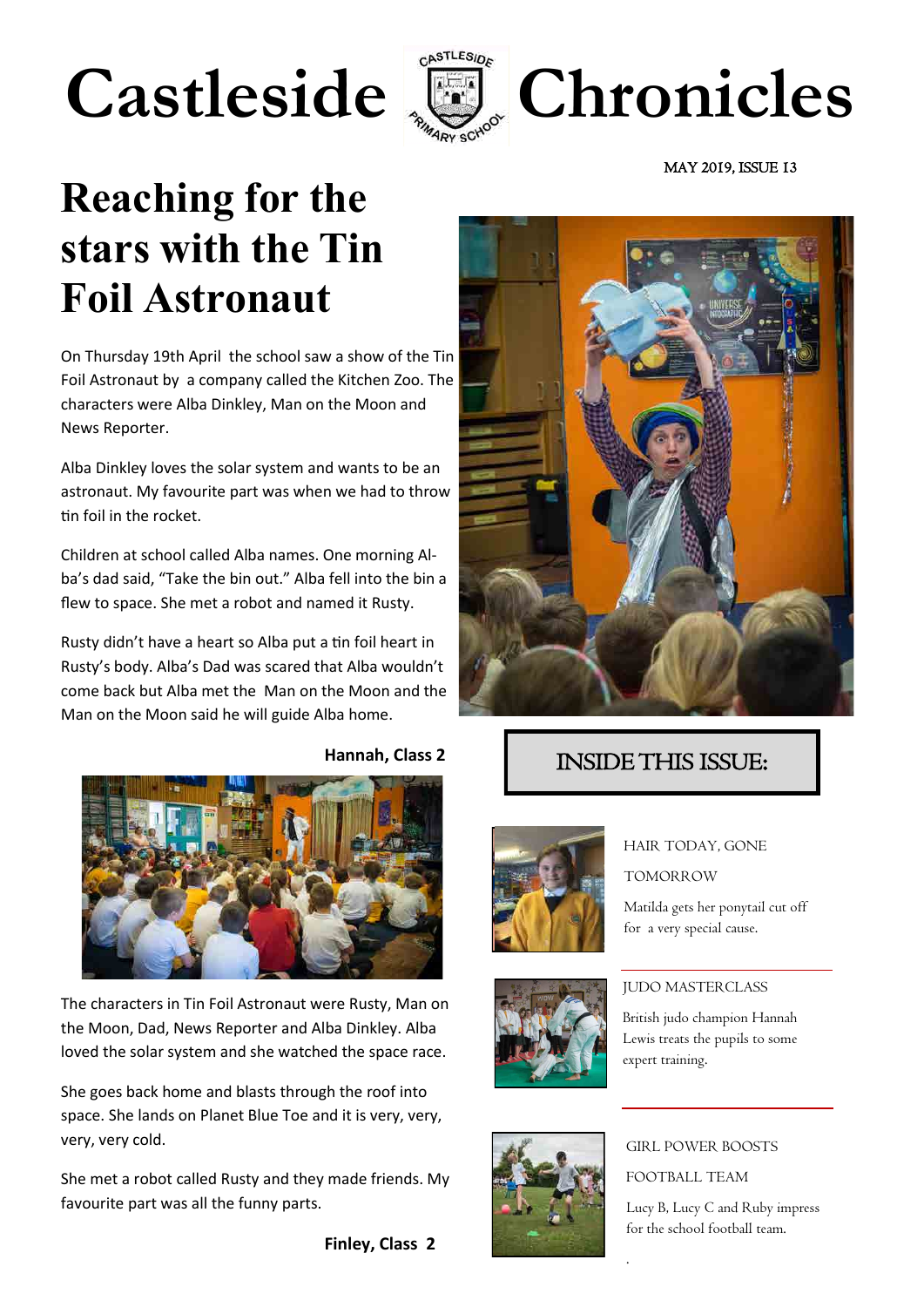## KEY DATES

Wednesday 23rd May: Tom Johnson 7-a-side football tournament, St Mary's, Blackhill, 4pm.

Friday 25th May: Roman Army Museum Trip, Walltown, Classes 4 and 5.

> Forfeit Day. Donation to Summer Fair. Break up for half-term.

Monday 4th June: School Re-opens.

Book Fair all week.

Friday 8th June: Forfeit Day. Donation to Summer Fair.

Monday 11th June: Year 1 phonics screening.

Tuesday 12th-Thursday 14th June: Year 6 trip to London.

Wednesday 11th June: Song for Europe, Gala Theatre, Durham -16 children.

Friday 15th June: Forfeit Day. Donation to Summer Fair.

Monday 18th June: Sports Week. A week of sporting activities.

Tuesday 19th June: First visit for new reception children and transition sessions for Year 5.

Thursday 21st June: Sports Day, 1.30pm.

Friday 22nd June: School Fair, 3.30pm.

Tuesday 26th June: Big Sing, Key Stage 2.

Second new starter visit.

Wednesday 27th June: Mini Sing, Key Stage 1.

Tuesday 3rd July: Year 6 Induction, Academy, and Open Evening.

Third new starter visit.

Wednesday 11th July: Year 6 Performance, 6pm.

Thursday 12th July: Year 6 Performance, 1.30pm.

 Drop-in session to meet next year's teacher, 3.30-5.00.

Friday 13th: Whole school visit to Allensford, pm.

Monday 16th July: Year 6 Assembly, 1.30pm.

Wednesday 18th July: Whole School End of Year Assembly.

Friday 20th July: Break up for summer.

Tuesday 4th September: School re-opens for the 2018-19 school year.



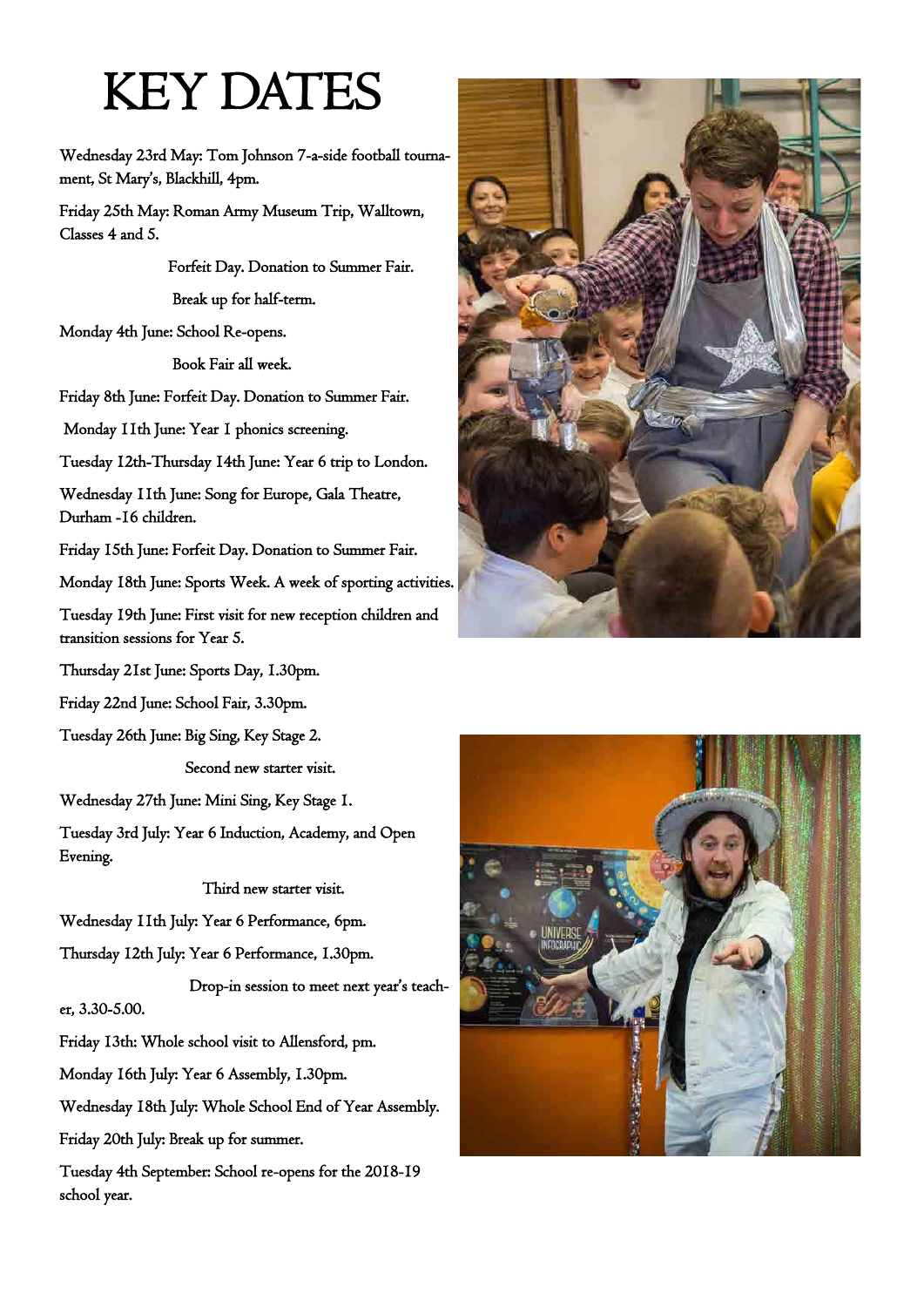## Matilda's generous hair-raising act for charity



#### By Matilda, Year 5

On Wednesday 25<sup>th</sup> April I went straight after school to the hairdressers in Blackhill. It took five minutes to get here. I sat down in the chair and it had a booster seat on it and the hairdresser put an apron on so that none of the hair would go on my school uniform.

I was getting my hair cut for the Prince's Trust. They make their own wigs and things for children who don't have hair because of cancer. I decided to do that because my big sister, Lucy, who's in the Army said: "Why don't you get your hair cut and give it to the Princes' Trust ?"

My Mum thought it would be a good idea to get a pony tail cut off because my hair was down to my waist. Then my Mum asked me if I did want to get it cut. She said: "You can give it to lot of little girls who don't have hair."

I said yes because it would make them really happy.

You get the hair in three bobbles – one at the top; one in the middle; and one at the bottom. Then you put it in a plastic bag. It has to be washed because if it's dirty they can't make wigs out of it. Mine wasn't dirty. I'd washed it on Tuesday.

A couple of days after, once the people who create the wigs have made something out of them, they send you an email with a picture of what they've done on a model.

After, they say thank you very much for the hair that you donated to us. I had about a foot cut off.

### **JK Rowling's special stamp of approval for Castleside**

#### **By Ellie, Year 6**

On Friday 27th April, I received an unexpected letter. It was a reply from my favourite author (JK Rowling). At first, I thought my dream to get into Hogwarts had come true. But then I realised it was just a reply from JK Rowling—which was a little less amazing than being told I was a witch.

My letter has two of the best stamps on in the world. They were that amazing even people in my class were jealous. My teacher (Mrs Hart) was even jealous.

When I opened my letter I started to cry because I was so overwhelmed.

**\* Carl, from Class 6, was also lucky enough to receive a reply from JK Rowling!**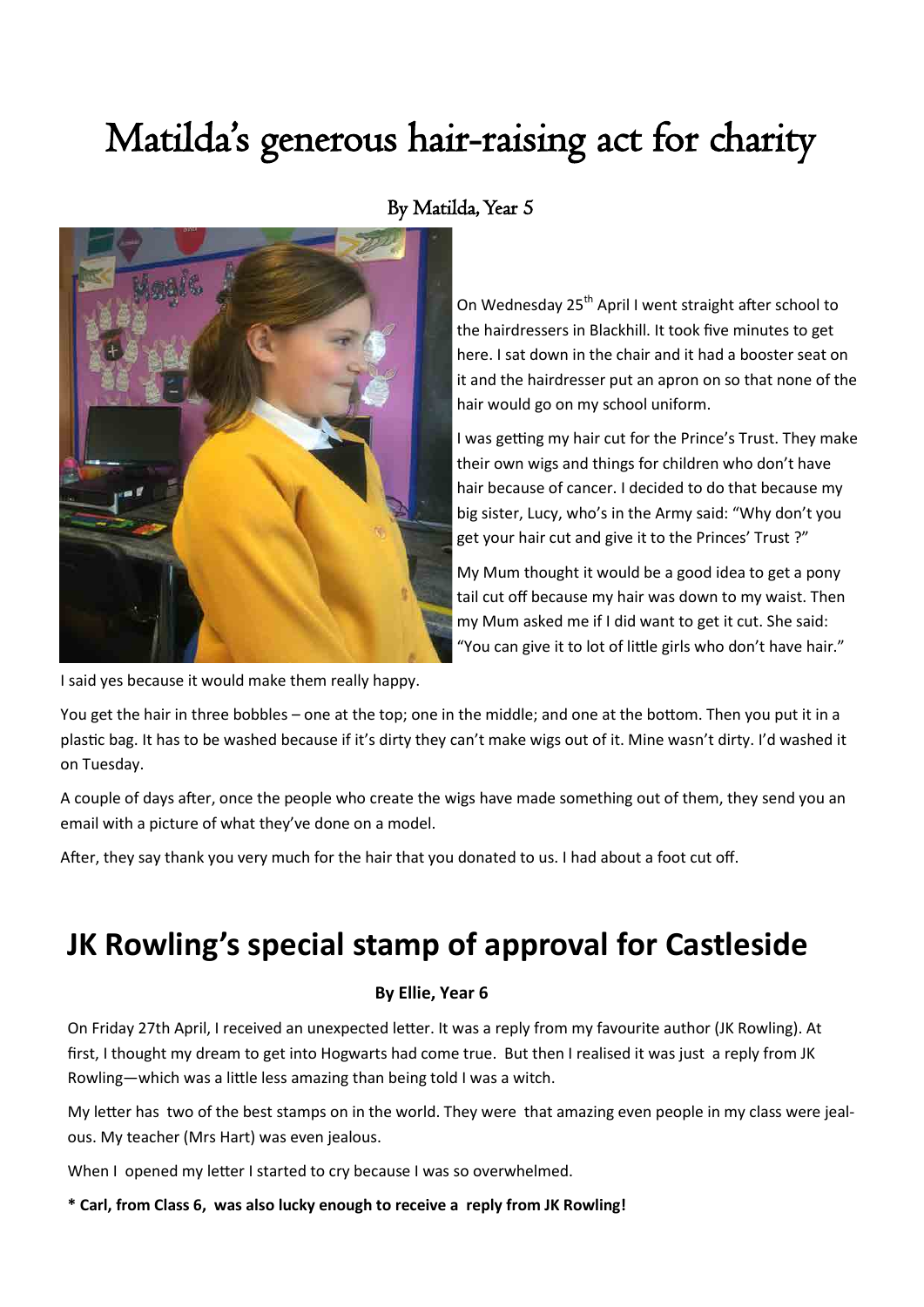# Girl power helps footballers

#### **By James T, Year 5**

After lots of bad weather, the school football team had an improved second half of the season in the Tony Reather League. Three girls joined the squad – Lucy B, Lucy C and Ruby – and we won three of our last eight games. Before Christmas we only won one game.

We beat Ebchester 1-0 at Greenland. James T lobbed the ball over everybody and Carl slotted the ball home. Then on a horrible, overgrown, grassy pitch at Leadgate we beat Leadgate 2-1. Adam scored both goals. On the last night of league fixtures on a perfect pitch at Leadgate we were given an automatic 1-0 win against Leadgate Brooms because they didn't turn up.

We also drew 0-0 against Bloemfontein in a league game and 0-0 against Burnside in a friendly. With the Year 6s doing SATS, we had to get some other players for the final fixture. The players were: Kane, Seb, Ethan, Alfie and Jake.

(

Our final league record was: Played 16, Won 4, Drawn 2, Lost 10, Goals For 6, Goals Against 19, Points 14. Our final position in the table was seventh.

Thank you to everybody who came and watched us play.

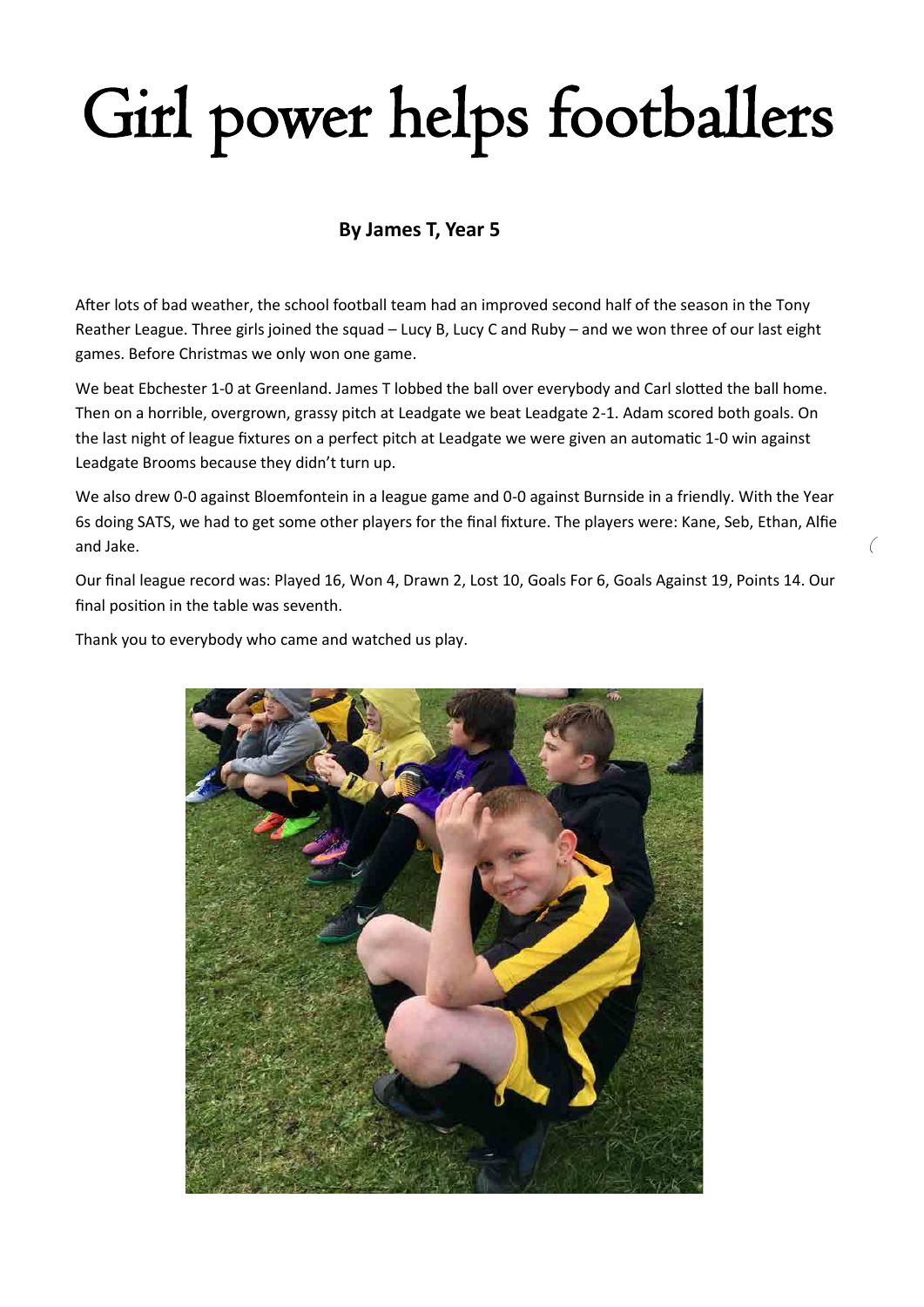# finish fixtures on a high



When I first got into the school football squad I was quite nervous because I only tried out for fun. I didn't play as much in the school yard at first but then I started to enjoy it.

I played in the second game at Leadgate and it was probably the best time of my life. I got my confidence of playing football and not being scared of the ball.

We lost the first game when I wasn't playing, then we won the second game. I think I nearly broke my wrist saving a shot!

I like being in goal because I don't have to use my feet as much. It's good to save the ball for our team.

When I got on to the pitch, it was nerve-wracking but when I saved my first goal I was happy about it. My Dad was watching. It was the first time he'd seen me play football and he said I did well.

I want to play when I go to the Academy

I was surprised when I was picked for the school football team. I didn't think I was good enough. I just liked playing in the yard.

It helps to have Lucy B and Ruby in the team as well. It didn't help when we played at Leadgate and the grass was so long that the ball wouldn't move. It just got stuck.

I missed the last game because I was doing a Y stretch on the school field and my knee cracked. It took three hours for the ambulance to come. It really hurt when I fell.

#### **Lucy C**

I was shocked when I got picked. I felt nervous for the first game. I didn't really know where to run. It was good that we won. We also won when we played at Leadgate the next week.

I didn't enjoy it so much when Lucy and Ruby weren't playing**.**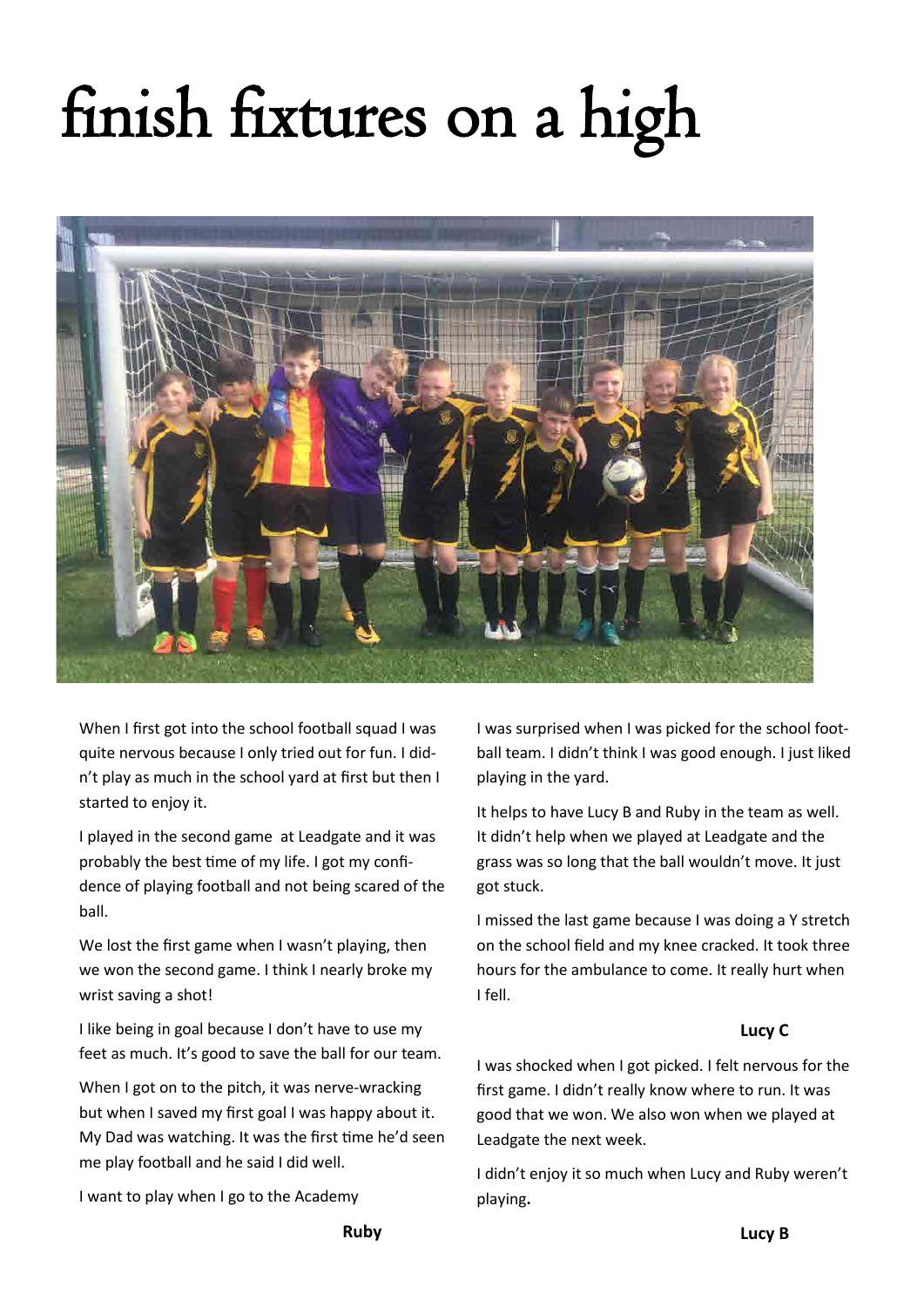# **Victoria's tortilla treat for Class 4**



**Pupils in Class 4 have been cooking up some tasty treats. They have been making their own pizzas and also cooking Spanish omelettes, following the terrific tortilla de patata recipe supplied by Mr Gilbert's Spanish teaching assistant, Victoria. The children and staff have enjoyed Victoria's tortilla so much, we thought you might like to have a go at making it yourself...**

#### **Ingredients**

- 5 small-medium potatoes
- 1 1/2 onions (white)

6 eggs

Olive oil

Salt to taste

#### **Instructions**

- 1. Peel potato skins and grate.
- 2. Do the same with the onions.
- 3. Heat the oil in a pan on medium heat. Add potatoes and onion with a pinch of salt.

4. Stir every now and then, cooking for about 7 minutes until you have a golden edge to it.

5. In the meantime, beat the eggs in a mixing bowl, again with a pinch of salt.

6. When the potato-onion mix in golden brown, add it to the eggs in the mixing bowl (this starts to cook the egg).

7. Put it all back into the pan and cook on a low heat for about 5 minutes.

8. Get a plate that is wider than the pan. Place the plate face down on to the pan. With a firm grip on the handle and the plate, flip it.

9. Slide the omelette back into the pan the other way up.

10. Cook for another 5 minutes on a low heat.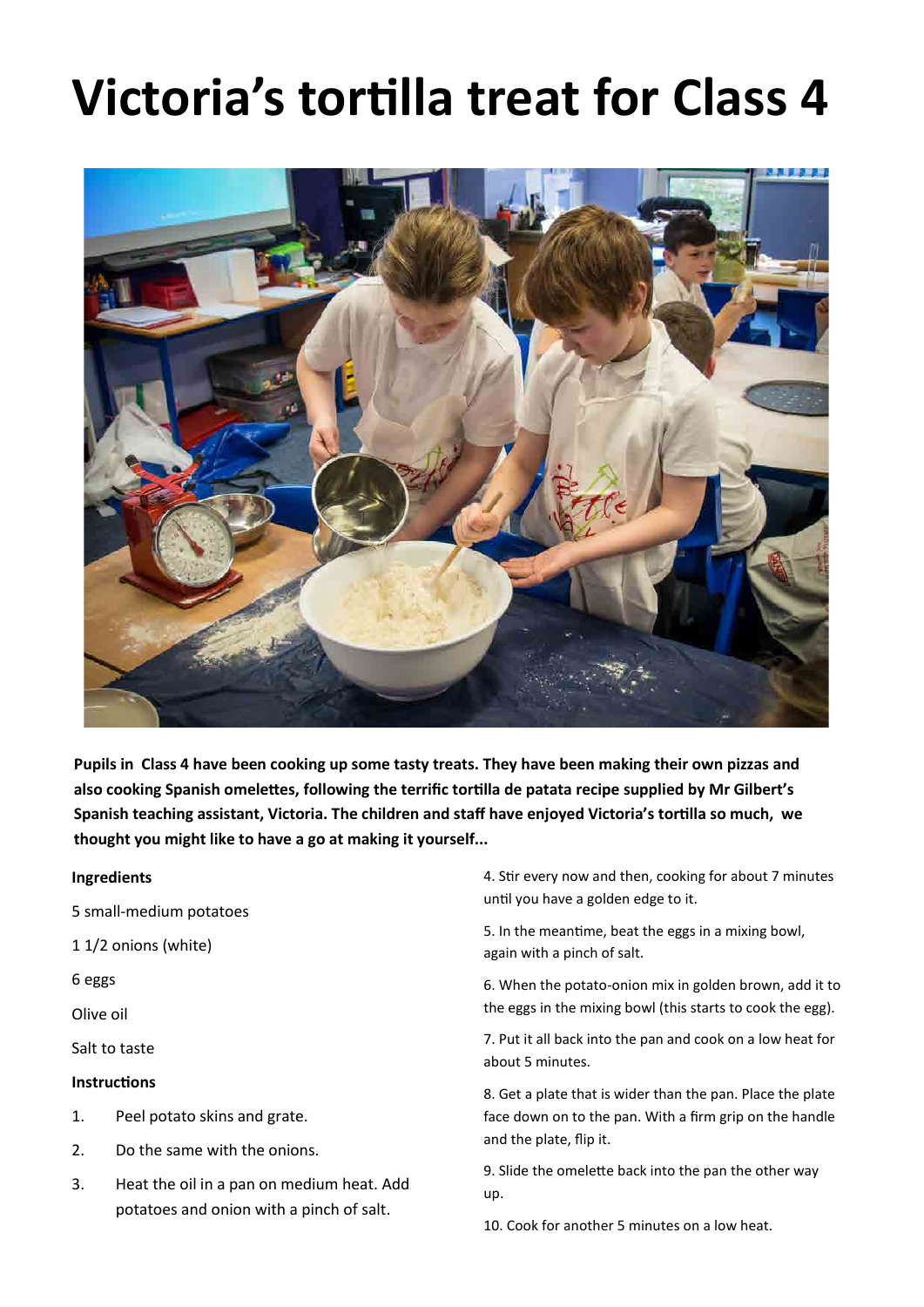# **How Chaz became a YouTube sensation**

**Charlie Knee continues his thrilling story about schoolboy football star** 

**Chaz Henderson…**



#### **Sunday 1st January**

Chaz went in his football kit with all the signings on (the one he just got for his birthday today). It was only a ten minute drive to Trembley Stadium.

Of all the times Chaz and his dad had been to Trembley, they had never heard it this quiet before. Then suddenly Chaz heard a familiar voice. It was Rovers FC chairman Robert, with manager Matthew. They led Chaz and his dad to what looked like an empty room but all of a sudden all of the Rovers players shouted' "Surprise!"

Then Chaz and his Dad got tucked into some party food and Chaz got all of his Match Attax cards signed as a gift.

#### **Monday 2nd January**

The next day Chaz got a text from his friends Chris and John. It read, "Happy birthday. How did it go at Trembley? Also, are you playing out today?"

So Chris and John headed down to the field with Chaz's brand new Premier League football. When they got back, Chaz's parents had another present.. It was the new Dan Freedman book, Skills from Brazil.

#### **Tuesday 3rd January**

By now, Chaz had already finished his Skills from Brazil book. He was a super reader! Chaz was just watching WWF when his phone started ringing. It was Joe, the manager of Rovers' Juniors. "Come to my office tomorrow" said Joe. Chaz replied, "Ok, I'll be there."

#### **Wednesday 4th January**

When Chaz got to the ground, Joe was waiting for him. Joe wanted him to play in the Under 15s and Under 18s. Chaz said, "Yes, definitely. I'll be here tomorrow."

#### **Thursday 5th January**

Chaz knew it was his chance to prove himself to Joe. He packed his new Adidas sock boots. They brought him luck every time. Ten minutes into the game and the Rovers Under 18s were 1-0 down.

Chaz's Grandad Ronnie said to Chaz, "Come on!" Then, after 27 minutes, Chaz scored an overhead kick like Zlatan Ibrahimavic's against England. What a goal!

Chaz was pleased with himself. Luckily, Grandad Ronnie had filmed it. He put it on YouTube and it got 4 billion views. Chaz felt really proud. He felt he could do anything…